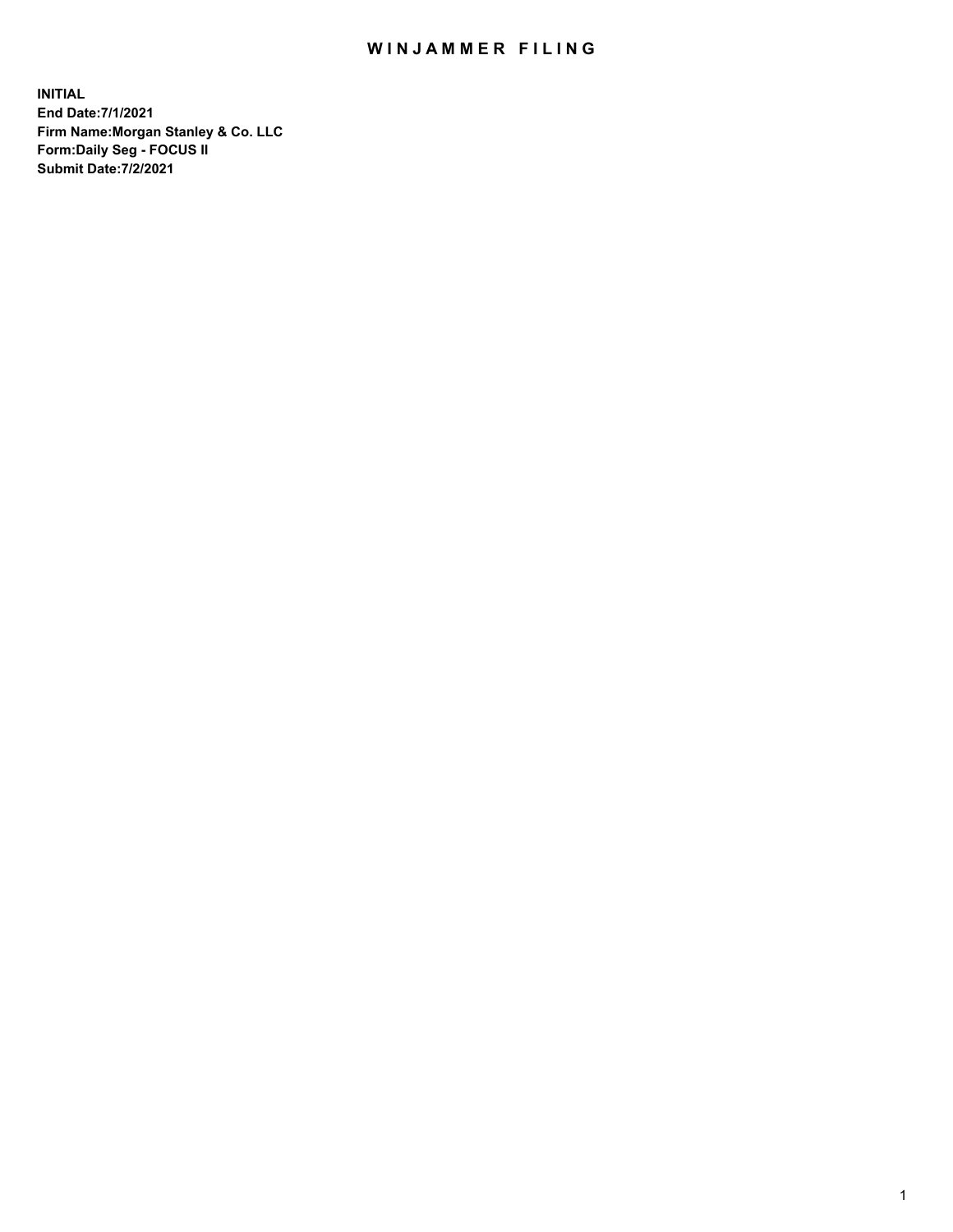**INITIAL End Date:7/1/2021 Firm Name:Morgan Stanley & Co. LLC Form:Daily Seg - FOCUS II Submit Date:7/2/2021 Daily Segregation - Cover Page**

| Name of Company                                                                                                                                                                                                                                                                                                                | Morgan Stanley & Co. LLC                                    |
|--------------------------------------------------------------------------------------------------------------------------------------------------------------------------------------------------------------------------------------------------------------------------------------------------------------------------------|-------------------------------------------------------------|
| <b>Contact Name</b>                                                                                                                                                                                                                                                                                                            | <b>Ikram Shah</b>                                           |
| <b>Contact Phone Number</b>                                                                                                                                                                                                                                                                                                    | 212-276-0963                                                |
| <b>Contact Email Address</b>                                                                                                                                                                                                                                                                                                   | Ikram.shah@morganstanley.com                                |
| FCM's Customer Segregated Funds Residual Interest Target (choose one):<br>a. Minimum dollar amount: ; or<br>b. Minimum percentage of customer segregated funds required:% ; or<br>c. Dollar amount range between: and; or<br>d. Percentage range of customer segregated funds required between:% and%.                         | 235,000,000<br><u>0</u><br>0 Q<br>0 <sub>0</sub>            |
| FCM's Customer Secured Amount Funds Residual Interest Target (choose one):<br>a. Minimum dollar amount: : or<br>b. Minimum percentage of customer secured funds required:%; or<br>c. Dollar amount range between: and; or<br>d. Percentage range of customer secured funds required between:% and%.                            | 140,000,000<br><u>0</u><br>0 <sub>0</sub><br>0 <sub>0</sub> |
| FCM's Cleared Swaps Customer Collateral Residual Interest Target (choose one):<br>a. Minimum dollar amount: ; or<br>b. Minimum percentage of cleared swaps customer collateral required:% ; or<br>c. Dollar amount range between: and; or<br>d. Percentage range of cleared swaps customer collateral required between:% and%. | 92,000,000<br><u>0</u><br>0 Q<br>0 <sub>0</sub>             |

Attach supporting documents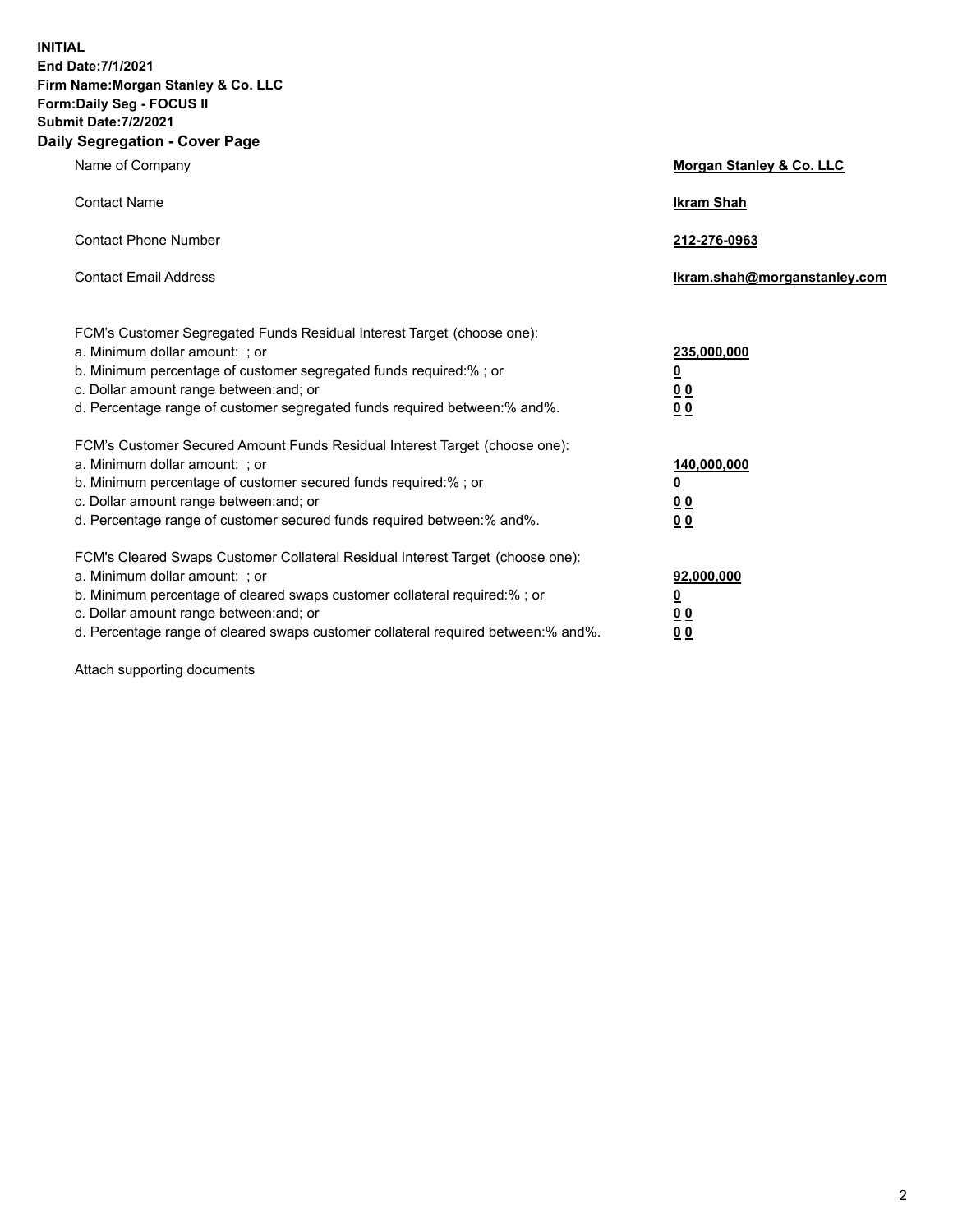|    | <b>INITIAL</b><br>End Date: 7/1/2021<br>Firm Name: Morgan Stanley & Co. LLC<br>Form: Daily Seg - FOCUS II<br><b>Submit Date: 7/2/2021</b><br><b>Daily Segregation - Secured Amounts</b> |                                                       |
|----|-----------------------------------------------------------------------------------------------------------------------------------------------------------------------------------------|-------------------------------------------------------|
|    | Foreign Futures and Foreign Options Secured Amounts                                                                                                                                     |                                                       |
|    | Amount required to be set aside pursuant to law, rule or regulation of a foreign                                                                                                        | $0$ [7305]                                            |
|    | government or a rule of a self-regulatory organization authorized thereunder                                                                                                            |                                                       |
| 1. | Net ledger balance - Foreign Futures and Foreign Option Trading - All Customers                                                                                                         |                                                       |
|    | A. Cash<br>B. Securities (at market)                                                                                                                                                    | 4,766,714,547 [7315]<br>2,219,994,270 [7317]          |
| 2. | Net unrealized profit (loss) in open futures contracts traded on a foreign board of trade                                                                                               | 747,257,697 [7325]                                    |
| 3. | Exchange traded options                                                                                                                                                                 |                                                       |
|    | a. Market value of open option contracts purchased on a foreign board of trade                                                                                                          | 23,610,375 [7335]                                     |
|    | b. Market value of open contracts granted (sold) on a foreign board of trade                                                                                                            | -17,936,017 [7337]                                    |
| 4. | Net equity (deficit) (add lines 1. 2. and 3.)                                                                                                                                           | 7,739,640,872 [7345]                                  |
| 5. | Account liquidating to a deficit and account with a debit balances - gross amount                                                                                                       | 28,536,893 [7351]                                     |
|    | Less: amount offset by customer owned securities                                                                                                                                        | -26,642,829 [7352] 1,894,064                          |
|    |                                                                                                                                                                                         | [7354]                                                |
| 6. | Amount required to be set aside as the secured amount - Net Liquidating Equity<br>Method (add lines 4 and 5)                                                                            | 7,741,534,936 [7355]                                  |
| 7. | Greater of amount required to be set aside pursuant to foreign jurisdiction (above) or line                                                                                             | 7,741,534,936 [7360]                                  |
|    | 6.                                                                                                                                                                                      |                                                       |
|    | FUNDS DEPOSITED IN SEPARATE REGULATION 30.7 ACCOUNTS                                                                                                                                    |                                                       |
| 1. | Cash in banks                                                                                                                                                                           |                                                       |
|    | A. Banks located in the United States                                                                                                                                                   | 437,027,923 [7500]                                    |
|    | B. Other banks qualified under Regulation 30.7                                                                                                                                          | 556,270,223 [7520] 993,298,146                        |
|    |                                                                                                                                                                                         | [7530]                                                |
| 2. | <b>Securities</b>                                                                                                                                                                       |                                                       |
|    | A. In safekeeping with banks located in the United States<br>B. In safekeeping with other banks qualified under Regulation 30.7                                                         | 631,997,491 [7540]<br>42,568,370 [7560] 674,565,861   |
|    |                                                                                                                                                                                         | [7570]                                                |
| 3. | Equities with registered futures commission merchants                                                                                                                                   |                                                       |
|    | A. Cash                                                                                                                                                                                 | 14,883,616 [7580]                                     |
|    | <b>B.</b> Securities                                                                                                                                                                    | $0$ [7590]                                            |
|    | C. Unrealized gain (loss) on open futures contracts                                                                                                                                     | 121,047 [7600]                                        |
|    | D. Value of long option contracts                                                                                                                                                       | <u>0</u> [7610]                                       |
|    | E. Value of short option contracts                                                                                                                                                      | 0 [7615] 15,004,663 [7620]                            |
| 4. | Amounts held by clearing organizations of foreign boards of trade<br>A. Cash                                                                                                            |                                                       |
|    | <b>B.</b> Securities                                                                                                                                                                    | $0$ [7640]<br>$0$ [7650]                              |
|    | C. Amount due to (from) clearing organization - daily variation                                                                                                                         | $0$ [7660]                                            |
|    | D. Value of long option contracts                                                                                                                                                       | $0$ [7670]                                            |
|    | E. Value of short option contracts                                                                                                                                                      | 0 [7675] 0 [7680]                                     |
| 5. | Amounts held by members of foreign boards of trade                                                                                                                                      |                                                       |
|    | A. Cash                                                                                                                                                                                 | 3,976,935,844 [7700]                                  |
|    | <b>B.</b> Securities                                                                                                                                                                    | 1,545,428,409 [7710]                                  |
|    | C. Unrealized gain (loss) on open futures contracts                                                                                                                                     | 747,136,651 [7720]                                    |
|    | D. Value of long option contracts<br>E. Value of short option contracts                                                                                                                 | 23,610,375 [7730]<br>-17,936,017 [7735] 6,275,175,262 |
|    |                                                                                                                                                                                         | $[7740]$                                              |
| 6. | Amounts with other depositories designated by a foreign board of trade                                                                                                                  | $0$ [7760]                                            |
| 7. | Segregated funds on hand                                                                                                                                                                | $0$ [7765]                                            |
| 8. | Total funds in separate section 30.7 accounts                                                                                                                                           | 7,958,043,932 [7770]                                  |

- 9. Excess (deficiency) Set Aside for Secured Amount (subtract line 7 Secured Statement Page 1 from Line 8)
- 10. Management Target Amount for Excess funds in separate section 30.7 accounts **140,000,000** [7780]
- 11. Excess (deficiency) funds in separate 30.7 accounts over (under) Management Target **76,508,996** [7785]

**216,508,996** [7380]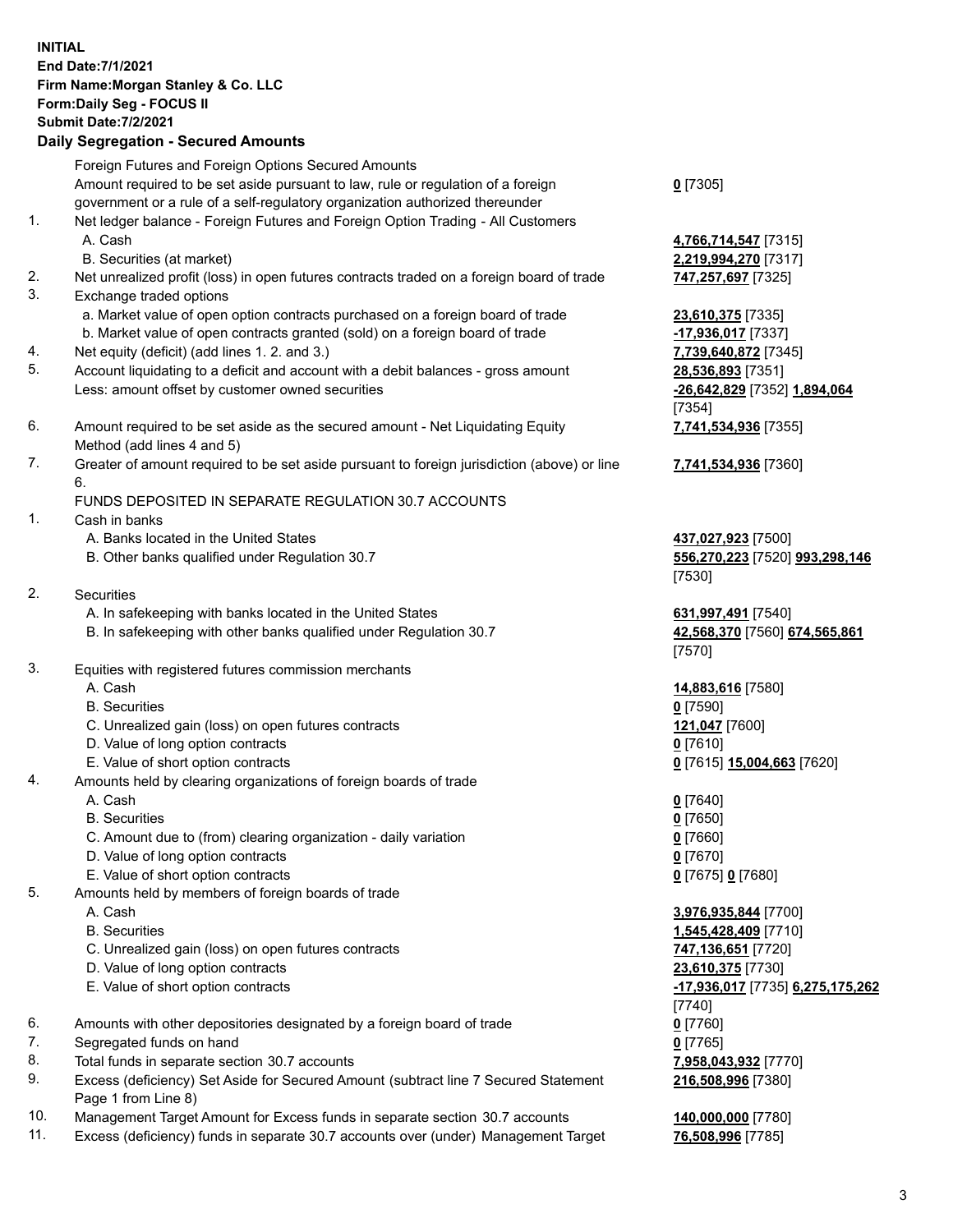**INITIAL End Date:7/1/2021 Firm Name:Morgan Stanley & Co. LLC Form:Daily Seg - FOCUS II Submit Date:7/2/2021 Daily Segregation - Segregation Statement** SEGREGATION REQUIREMENTS(Section 4d(2) of the CEAct) 1. Net ledger balance A. Cash **15,548,740,095** [7010] B. Securities (at market) **7,954,431,910** [7020] 2. Net unrealized profit (loss) in open futures contracts traded on a contract market **2,432,675,959** [7030] 3. Exchange traded options A. Add market value of open option contracts purchased on a contract market **980,595,175** [7032] B. Deduct market value of open option contracts granted (sold) on a contract market **-433,770,341** [7033] 4. Net equity (deficit) (add lines 1, 2 and 3) **26,482,672,798** [7040] 5. Accounts liquidating to a deficit and accounts with debit balances - gross amount **276,253,076** [7045] Less: amount offset by customer securities **-272,155,474** [7047] **4,097,602** [7050] 6. Amount required to be segregated (add lines 4 and 5) **26,486,770,400** [7060] FUNDS IN SEGREGATED ACCOUNTS 7. Deposited in segregated funds bank accounts A. Cash **3,272,678,750** [7070] B. Securities representing investments of customers' funds (at market) **0** [7080] C. Securities held for particular customers or option customers in lieu of cash (at market) **2,262,517,635** [7090] 8. Margins on deposit with derivatives clearing organizations of contract markets A. Cash **14,991,085,456** [7100] B. Securities representing investments of customers' funds (at market) **0** [7110] C. Securities held for particular customers or option customers in lieu of cash (at market) **5,214,108,293** [7120] 9. Net settlement from (to) derivatives clearing organizations of contract markets **95,066,598** [7130] 10. Exchange traded options A. Value of open long option contracts **980,595,175** [7132] B. Value of open short option contracts **-433,770,341** [7133] 11. Net equities with other FCMs A. Net liquidating equity **7,371,338** [7140] B. Securities representing investments of customers' funds (at market) **0** [7160] C. Securities held for particular customers or option customers in lieu of cash (at market) **0** [7170] 12. Segregated funds on hand **477,805,982** [7150] 13. Total amount in segregation (add lines 7 through 12) **26,867,458,886** [7180] 14. Excess (deficiency) funds in segregation (subtract line 6 from line 13) **380,688,486** [7190] 15. Management Target Amount for Excess funds in segregation **235,000,000** [7194]

16. Excess (deficiency) funds in segregation over (under) Management Target Amount Excess

**145,688,486** [7198]